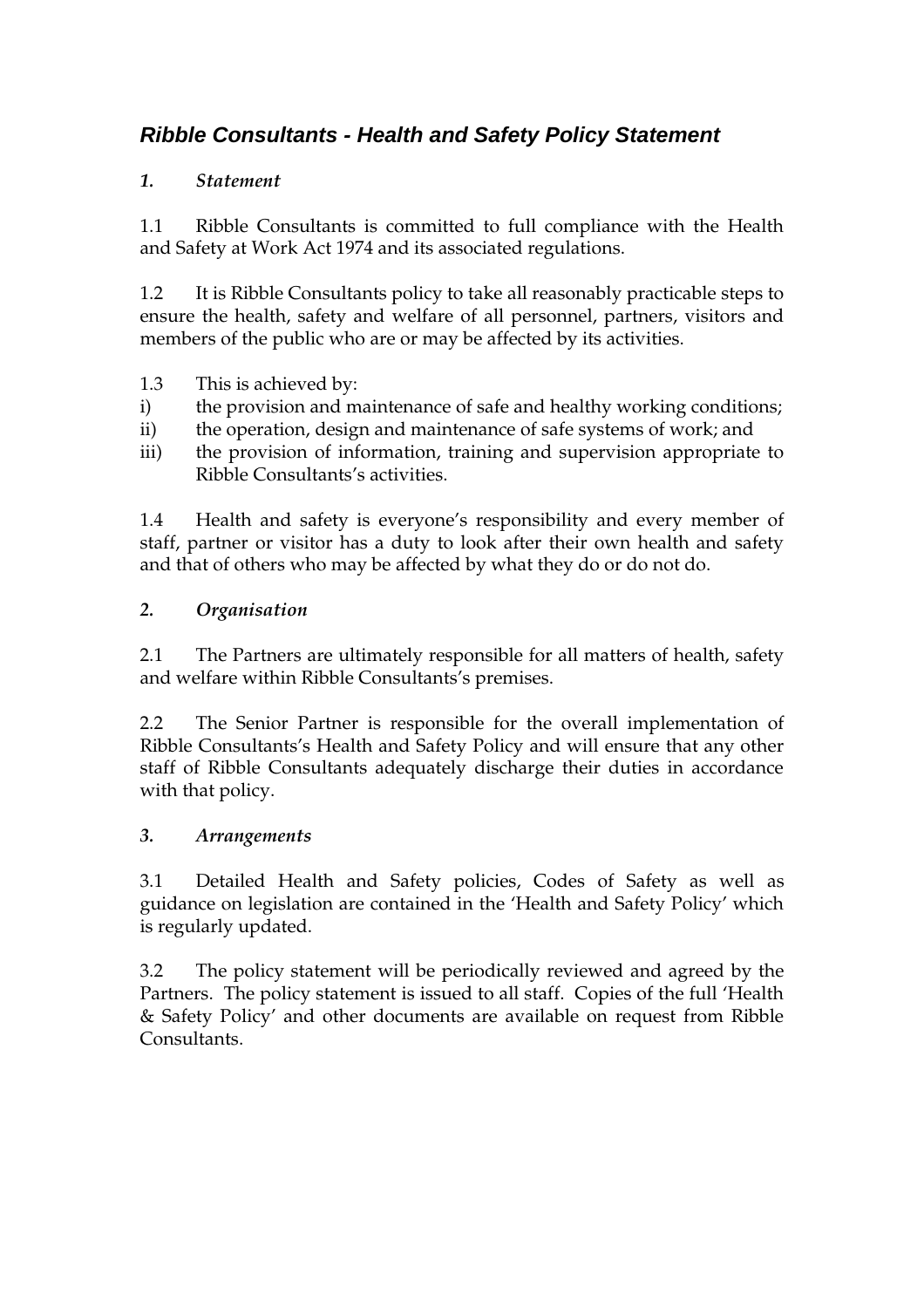# **Health and Safety Policy**

## *1. General Policy*

1.1 The Partners of Ribble Consultants are committed and seek to ensure the health and safety at work of its employees and users of the premises as required by the Health and Safety at Work Act 1974.

1.2 This document sets out the safety organisation of Ribble Consultants. The policy will be kept up-to-date and will be reviewed annually.

## *2. Responsibilities*

2.1 The Partners of Ribble Consultants carry the ultimate responsibility for all aspects of Health and Safety. The Senior Partner is responsible for the overall implementation of Ribble Consultants's Health and Safety Policy and will ensure that any other staff adequately discharge their duties in accordance with that policy. The Senior Partner will ensure the upkeep of the building including day to day maintenance, the monitoring of Health and Safety procedures and records. The Senior Partner will also ensure that any potential hazards are reported to the other Partners.

- 2.2 Responsibilities of Employees:
- i) Take reasonable care of their own health and safety and that of their colleagues and others who might be affected by what they do or do not do.
- ii) Co-operate with Ribble Consultants to meet legal obligation under the Act.

## *3. Codes of Safety*

3.1 All staff should ensure that safety procedures are followed in the office, particularly in relation to the following:

i) Fire

Instructions in case of fire should be displayed. All staff and users must be familiar with these instructions.

ii) Fire Drill

Fire evacuation drill should be conducted once a year during Ribble Consultants's opening hours. Fire drill should involve the complete evacuation of the building as soon as the mock fire alarm is set off. The fire drill should be managed by the manager and an on-duty staff member should be assigned to take responsibility for the exercise. The details of the fire drill (time of siren: time of evacuation; number of persons involved at the premises Assembly Point; time returned to the office of Ribble Consultants) should be recorded and any remarks should be reported to the Partners.

iii) Procedures on Discovering a Fire ∙ Sound the fire alarm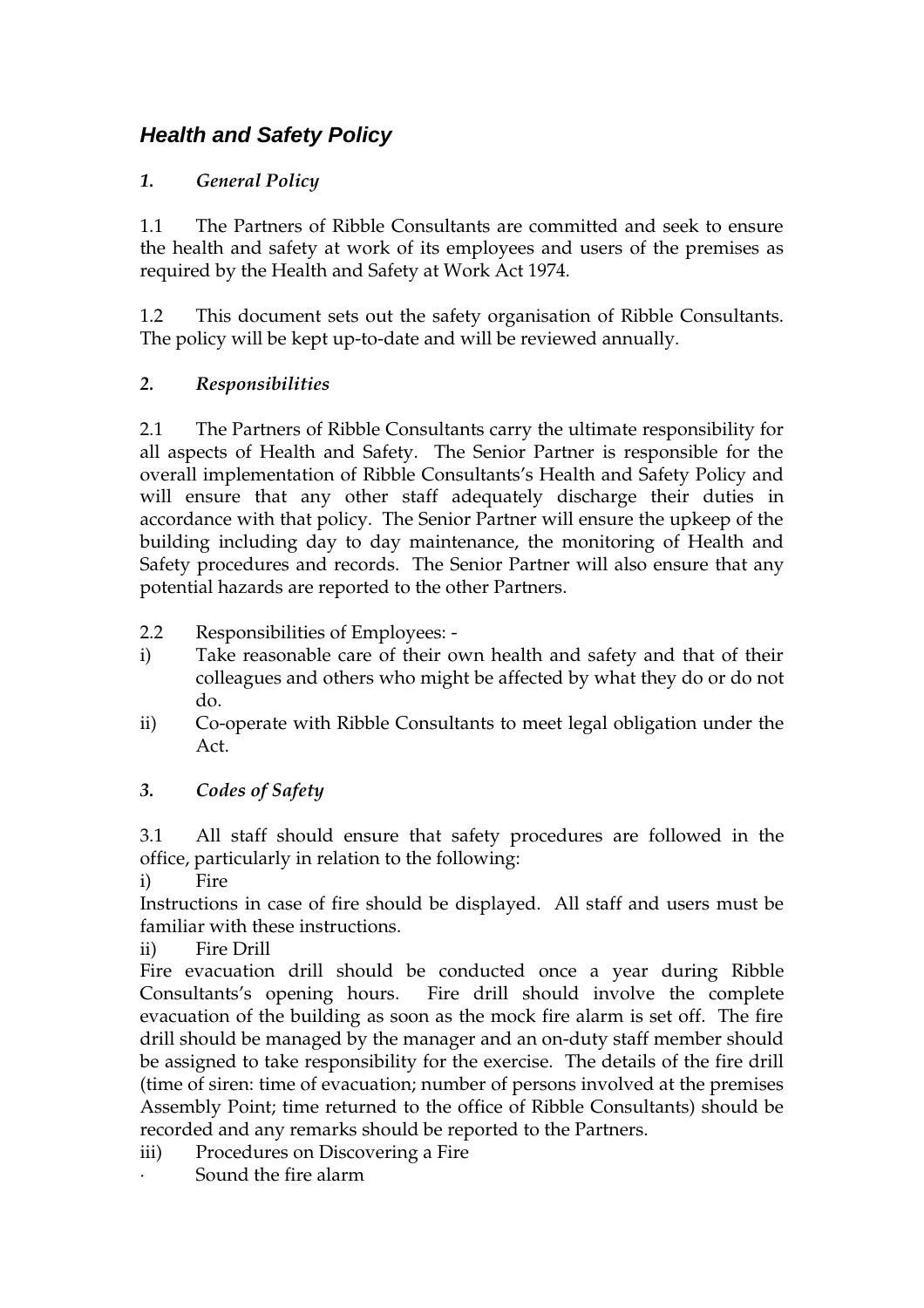- ∙ Ring the fire brigade and report the fire
- ∙ If safe to do so, use an extinguisher to put out the fire
- ∙ Check frequently to ensure that the fire does not cut off your fire exit
- ∙ Leave the building quickly and calmly using the nearest exit and do not attempt to extinguish the fire.
- ∙ Close all doors behind you
- ∙ Assemble at 28 Thorndale Road, remain there until the fire officer gives the ALL CLEAR.
- iv) Access

Access to fire exits and all corridors must be kept clear at all times. There must be adequate lighting at all times.

- v) Emergency Services
- A list of emergency phone numbers covering water and electrical services should be made aware to all staff.
- ∙ Contractors carrying out work at Ribble Consultants's premises should provide their own equipment in compliance with the Health and Safety regulation. Operations such as overhead work posing a hazard to members using Ribble Consultants's premises should be carried out when Ribble Consultants is closed.
- ∙ All contractors should submit their method statement for carrying out any building maintenance. Operation for approval by the relevant Partner is required prior to their commencement of work.
- vi) Safety Equipment
- First Aid Kits should be provided in the office. These should be clearly marked and located so that they are easily accessible during an emergency.
- ∙ All safety equipment should be serviced, checked and tested regularly by approved contractors according to the manufacturer's recommendation to ensure their proper working order.
- 3.2 Staff Training
- i) All staff members should fully familiarise themselves with the use of the safety equipment in Ribble Consultants's premises including the fire alarm system and first aid kit.
- ii) Ribble Consultants should assign an official aider who should receive proper training in applying first aid in an emergency before the arrival of the medical service.
- iii) All staff members should also be given information and instruction on the procedures in the event of a fire.
- iv) Staff should report any potential hazards to the Safety Officer.
- *4. Safety Officer*

4.1 The Partners should appoint a Safety Officer among the staff of Ribble Consultants. The responsibilities of the Safety Officer should read:

i) Identify any potential hazards in the work of Ribble Consultants.